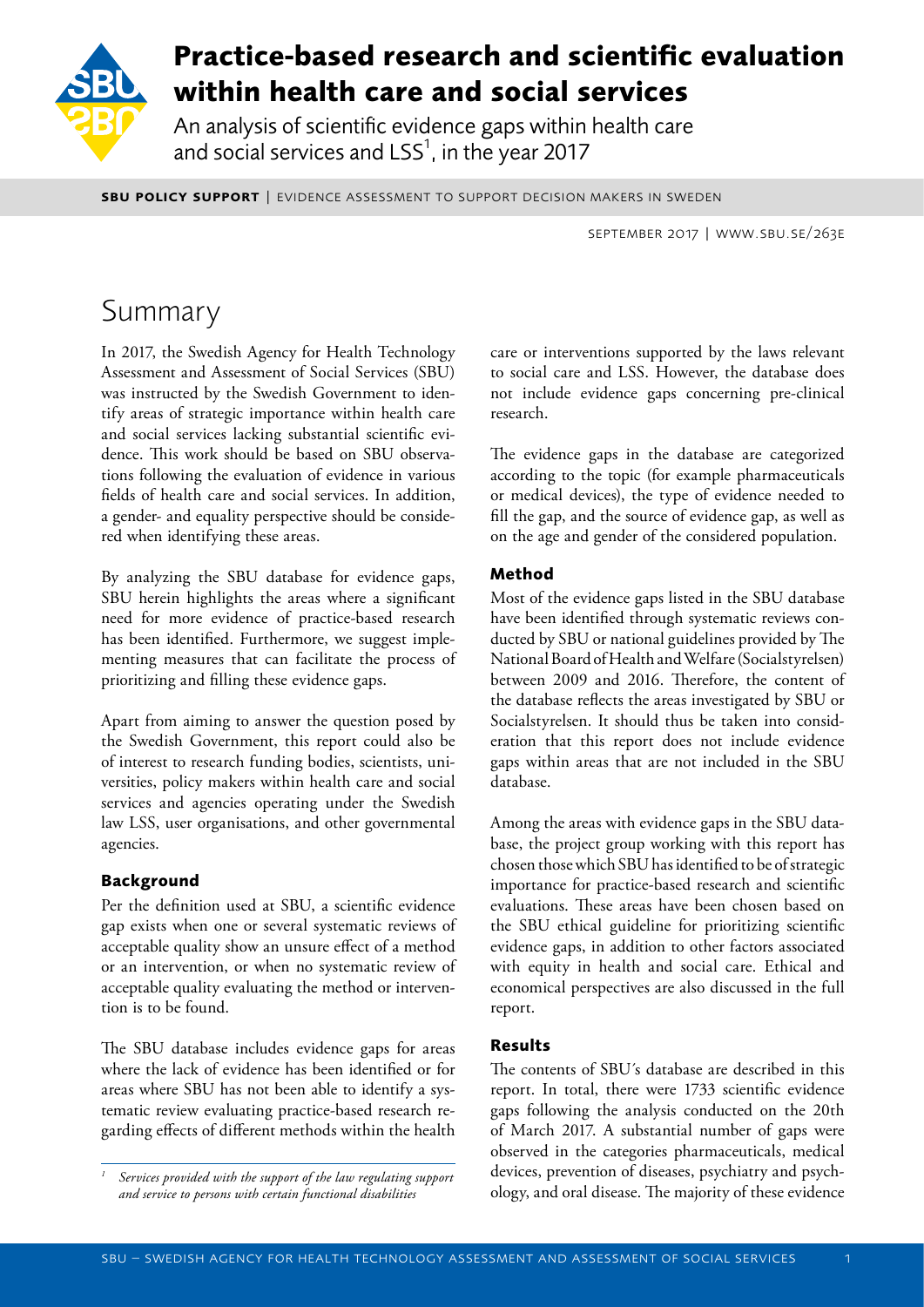gaps can be filled by undertaking practice-based studies.

The analyses of the SBU database did not show any clear difference in gender equality, since most gaps include both men and women.

Areas not evaluated or only partly evaluated by SBU and holding few or no evidence gaps in our database might need to be evaluated in future systematic reviews or systematic maps.

#### **Strategical areas**

The following areas that contain substantial amounts of evidence gaps were considered to be of strategic importance:

- children and young adults
- older adults
- social services and operations working under the Swedish law LSS

These areas were chosen based on the content of the database, as well as SBU´s ethical guidelines for prioritizing scientific evidence gaps and other factors associated with equity in health and social care. Within these strategic areas there are certain topics that exhibit a substantial amount of evidence gaps. These topics are listed in the full report.

### **Possible activities to increase the benefits of practice based research**

SBU believes that there is a need for a more distinct connection between identifying evidence gaps and the filling of those. For this to be achieved, a better collaboration between many different stakeholders is required (Figure 1). It is also of great importance that relevant bodies participate in the prioritization of the most relevant research. Important groups are users and their relatives, user organisations, governmental agencies, universities, research groups, research funding bodies, professionals within health care, social services and LSS, as well as representatives of county councils and municipalities. The strategies that could strengthen the use of practice-based research are:

### Ensure that the research question has not already been addressed

• All practice based research studies within health care and social services and LSS should refer to an up-to-date systematic review (published within three years) showing that the research question addressed by the study is an evidence gap. If such a systematic review is older than three years or if there is no review to be found, a systematic review

should be carried out or updated in order to verify the evidence gap.

PhD-thesis for practice-based research within health care, social services and LSS should include a systematic review of the area of interest before determining the research questions.

## Increase the influence from those affected by the research (relevant professionals, users and their relatives), for all researchrelated questions.

- Active participation from affected parties should take place when prioritizing research funding.
- Demand that studies include user's participation when establishing the study design.
- Scientific research and methodology should be included in the education for all professionals within health care, social services and LSS.
- Educate users and other representatives of the society in order to secure that they hold a sufficient knowledge regarding the research questions and research methodology.
- Make sure that those directly affected by the research can easily access the results of the study. It is also important that it is written in an understandable manner.

#### Aim for financial funding of prioritized research questions

- Direct research calls toward prioritized research areas/questions.
- Provide structured support to research fields with substantial evidence gaps where researchers do not apply for research funding or are not granted research funding. An example of an area that needs support is dentistry, for which a supporting model has been developed.

#### Relate the findings to studies included in a systematic review

Research funding bodies can provide financial support to researchers so that they can conduct a systematic review after the completion of a primary study.

#### Implement new knowledge

Increase the support for implementation of effective methods and withdrawal of ineffective methods used in the practice.